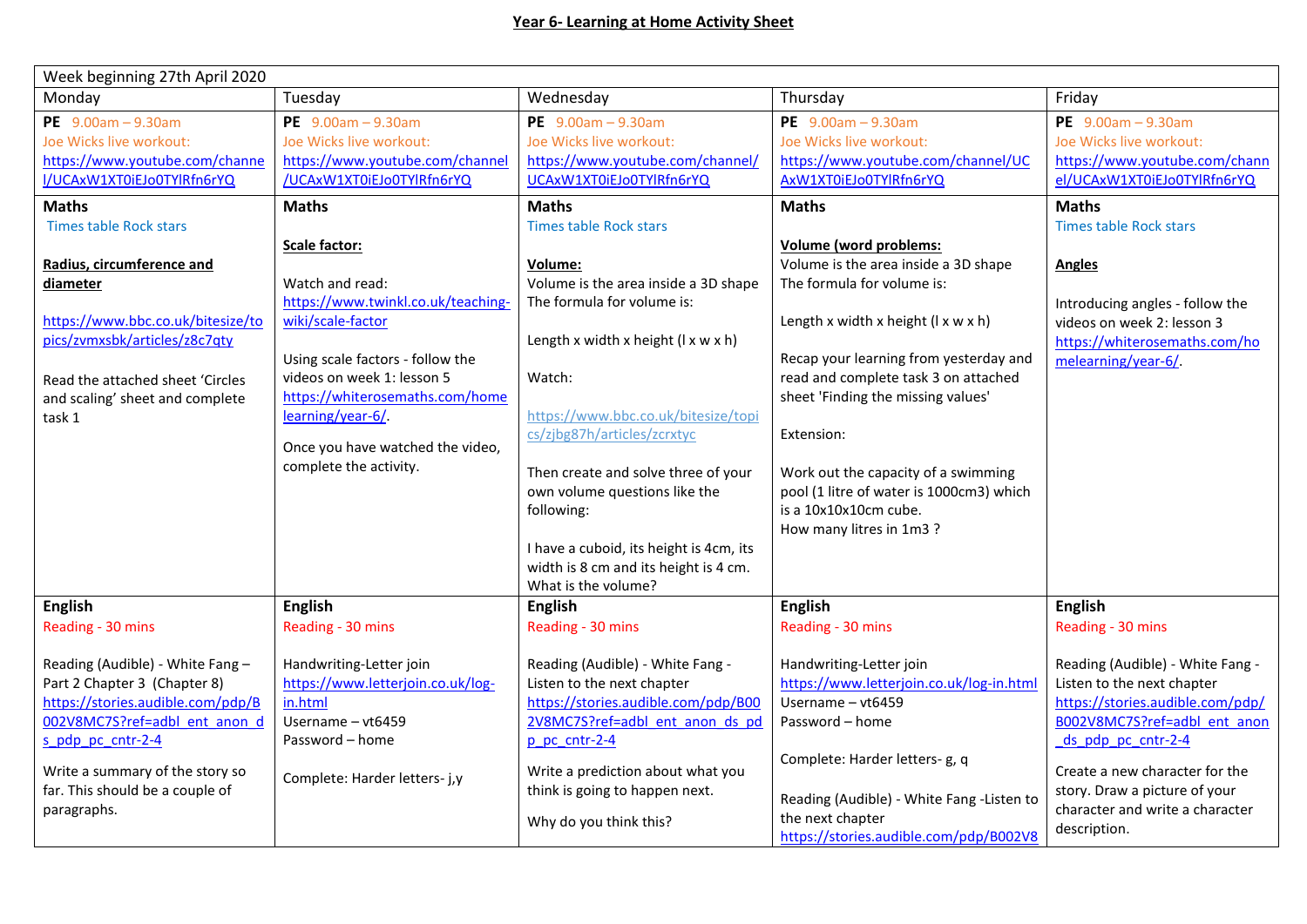## **Year 6- Learning at Home Activity Sheet**

|                                                                                                                                                                                                                                                                                                                                                                                                                                                                                                                                                                                                                                               | Reading (Audible) - White Fang -<br>Listen to the next chapter<br>https://stories.audible.com/pdp/B0<br>02V8MC7S?ref=adbl ent anon ds<br>pdp pc cntr-2-4<br>SPaG- Modal verbs<br>https://www.bbc.co.uk/bitesize/to<br>pics/zwwp8mn/articles/zps4pbk                                                                 |                                                                                                                                                                                                                                                                                                                                                                                                                                                                                                                                                 | MC7S?ref=adbl ent anon ds pdp pc c<br>$ntr-2-4$<br>SPaG-Relative clauses<br>https://www.bbc.co.uk/bitesize/topics/z<br>wwp8mn/articles/zsrt4qt                                                                                                                                                                                                                                                                                                                                                                                                                                                                                                                                                                                                                                                                                                                                                                                                    | Include:<br>Expanded noun phrases<br>Adverbs -How the<br>character moves<br>Similes<br>Personification                                                                                                                                                                                                            |
|-----------------------------------------------------------------------------------------------------------------------------------------------------------------------------------------------------------------------------------------------------------------------------------------------------------------------------------------------------------------------------------------------------------------------------------------------------------------------------------------------------------------------------------------------------------------------------------------------------------------------------------------------|---------------------------------------------------------------------------------------------------------------------------------------------------------------------------------------------------------------------------------------------------------------------------------------------------------------------|-------------------------------------------------------------------------------------------------------------------------------------------------------------------------------------------------------------------------------------------------------------------------------------------------------------------------------------------------------------------------------------------------------------------------------------------------------------------------------------------------------------------------------------------------|---------------------------------------------------------------------------------------------------------------------------------------------------------------------------------------------------------------------------------------------------------------------------------------------------------------------------------------------------------------------------------------------------------------------------------------------------------------------------------------------------------------------------------------------------------------------------------------------------------------------------------------------------------------------------------------------------------------------------------------------------------------------------------------------------------------------------------------------------------------------------------------------------------------------------------------------------|-------------------------------------------------------------------------------------------------------------------------------------------------------------------------------------------------------------------------------------------------------------------------------------------------------------------|
| <b>RE</b><br>The Easter Vigil in the Holy<br>Night takes place on Holy<br>Saturday night, as late as<br>possible. This is a celebration<br>of Jesus' New Life, his<br>Resurrection from the dead<br>and it is a joyful occasion.<br><b>Research the Easter Vigil and</b><br>answer these questions.<br>What does the priest wear<br>at the Easter Vigil?<br>What does everyone receive<br>in this vigil?<br>Why are many 'alleluias'<br>sung?<br>What is sung after the final<br>Old Testament Reading in<br>the Liturgy of the Word?<br>Why do you think the Easter<br>Vigil takes place at night and<br>what do you think it<br>symbolises? | <b>RE</b><br>The Paschal candle is the first<br>candle to be lit with a flame<br>from this sacred fire,<br>representing the light of<br>Christ coming into the world<br>Research what is written on<br>the Paschal candle.<br>Then create a poster with labels<br>explaining the inscriptions and<br>their meaning. | <b>RE</b><br><b>NEW TOPIC: Witness</b><br>Think about the times you might<br>have been in a situation when<br>you saw something happen which<br>was unusual, strange or even<br>wrong and you knew you needed<br>to tell someone.<br>You were unsure for a number of<br>reasons. Maybe you thought<br>people would laugh at you, not<br>believe you, or you might get into<br>trouble<br>Write about this time answering<br>these questions:<br>What was the situation? Explain.<br>Why was it wrong?<br>Did you tell someone? Why? Why<br>not? | <b>RE</b><br><b>What should Freddie say?</b><br>Freddie was cycling home from<br>school when he saw his elder sister,<br>Kylie, with a group of boys. He knew<br>some of the boys; they were tough<br>and didn't care what anyone said to<br>them. They were from the local<br>secondary school, where Freddie<br>would be going in September.<br>Freddie got off his bike and hid<br>behind a parked car where no one<br>could see him.<br>He was fond of Kylie, even though she<br>was always telling him he was stupid.<br>He knew it was only teasing.<br>As he watched, he wondered why he<br>had stopped. Was it curiosity? Was<br>he spying or was he really concerned<br>about Kylie? He wasn't sure. Kylie<br>was laughing. One of the boys<br>offered her a cigarette which she<br>took. Freddie knew his parents<br>would be cross if they found out.<br>Kylie was only fourteen. He could see<br>Kylie shaking her head and beginning | <b>RE</b><br>Think about the story of<br>Freddie from yesterday.<br>Debate on the subject:<br>It is better not to be a<br>witness?<br>Decide what your arguments<br>are going to be.<br>Explain the beliefs and values<br>which influence and inspire<br>your opinion.<br>Record the arguments for and<br>against |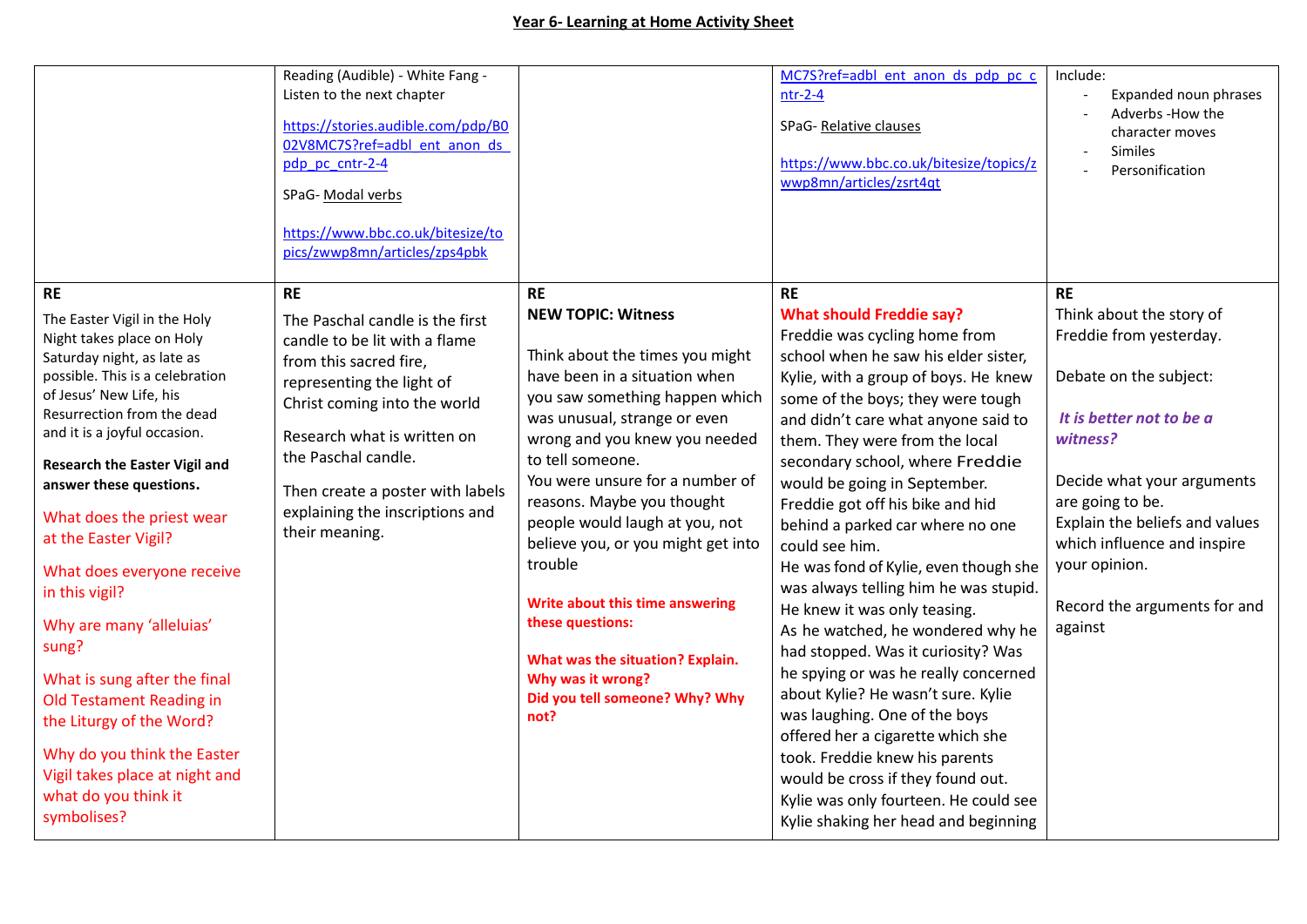| What makes Easter a time of                         |                                                 |                                                                 | to walk away, one of the boys held                                        |                                                             |
|-----------------------------------------------------|-------------------------------------------------|-----------------------------------------------------------------|---------------------------------------------------------------------------|-------------------------------------------------------------|
| joy?                                                |                                                 |                                                                 | her arm and starting arguing with                                         |                                                             |
|                                                     |                                                 |                                                                 | her. Another pushed her, while                                            |                                                             |
| How do you think the<br>readings help the people to |                                                 |                                                                 | another got hold of her bag. Kylie                                        |                                                             |
| understand what is being                            |                                                 |                                                                 | grabbed it back and started to run.                                       |                                                             |
| celebrated?                                         |                                                 |                                                                 | The boys let her go, but shouted                                          |                                                             |
|                                                     |                                                 |                                                                 | after her; 'you'd better have the                                         |                                                             |
|                                                     |                                                 |                                                                 | money tomorrow!'                                                          |                                                             |
|                                                     |                                                 |                                                                 | Freddie didn't know what to do.                                           |                                                             |
|                                                     |                                                 |                                                                 | There were too many boys for him to                                       |                                                             |
|                                                     |                                                 |                                                                 | tackle. Kylie was walking home now.                                       |                                                             |
|                                                     |                                                 |                                                                 | Freddie got home first. His mother                                        |                                                             |
|                                                     |                                                 |                                                                 | asked him if he had seen Kylie on the                                     |                                                             |
|                                                     |                                                 |                                                                 | way. Before he could answer Kylie                                         |                                                             |
|                                                     |                                                 |                                                                 | arrived home.                                                             |                                                             |
|                                                     |                                                 |                                                                 | Q How do you think Freddie felt?                                          |                                                             |
|                                                     |                                                 |                                                                 | What do you think Freddie should                                          |                                                             |
|                                                     |                                                 |                                                                 | do? He was a witness to an incident.                                      |                                                             |
|                                                     |                                                 |                                                                 | What are his choices?                                                     |                                                             |
|                                                     |                                                 |                                                                 | What do you think happened next?                                          |                                                             |
|                                                     |                                                 |                                                                 |                                                                           |                                                             |
| Geography                                           | <b>History</b>                                  | <b>History</b>                                                  | <b>History</b>                                                            | <b>History</b>                                              |
| Locate Athens and Sparta on a                       | The cities of Sparta and Athens<br>were states. | Look up images and find out about<br>Athenian and Spartan life; | Recap what you found out yesterday.<br>Would you rather be a Spartan or a | Watch the video on the Battle of<br>Marathon below and make |
| map.<br>Research what different physical            |                                                 |                                                                 | Athenian?                                                                 | detailed notes.                                             |
| features of the locations                           | They ran their states differently and           | Write the differences and similarities                          |                                                                           |                                                             |
| E.g. near to the sea, by mountains                  | were rivals.                                    | of the two using a table-                                       | Choose and then write a diary entry,                                      | https://www.youtube.com/watch                               |
| etc.                                                | Watch the video below and make                  | Focus on homes, buildings/statues,                              | explaining what life was like for you at                                  | ?v=gNAxqaoPLO0                                              |
| Then describe the different                         | notes about what you learnt                     | what women/men/children roles                                   | that time.                                                                | You will need these notes for                               |
| physical features                                   |                                                 | were and the size of their army.                                |                                                                           | your task next week, so ensure                              |
|                                                     | https://www.youtube.com/watch?                  |                                                                 |                                                                           | they are detailed!                                          |
|                                                     | v=o6paGoRlaj0                                   |                                                                 |                                                                           |                                                             |
|                                                     | The. word democracy describes a                 |                                                                 |                                                                           |                                                             |
|                                                     | form of government. The word                    |                                                                 |                                                                           |                                                             |
|                                                     | comes from two Greek words that                 |                                                                 |                                                                           |                                                             |
|                                                     | mean "rule by the people." In                   |                                                                 |                                                                           |                                                             |
|                                                     | a democracy the people have a say               |                                                                 |                                                                           |                                                             |